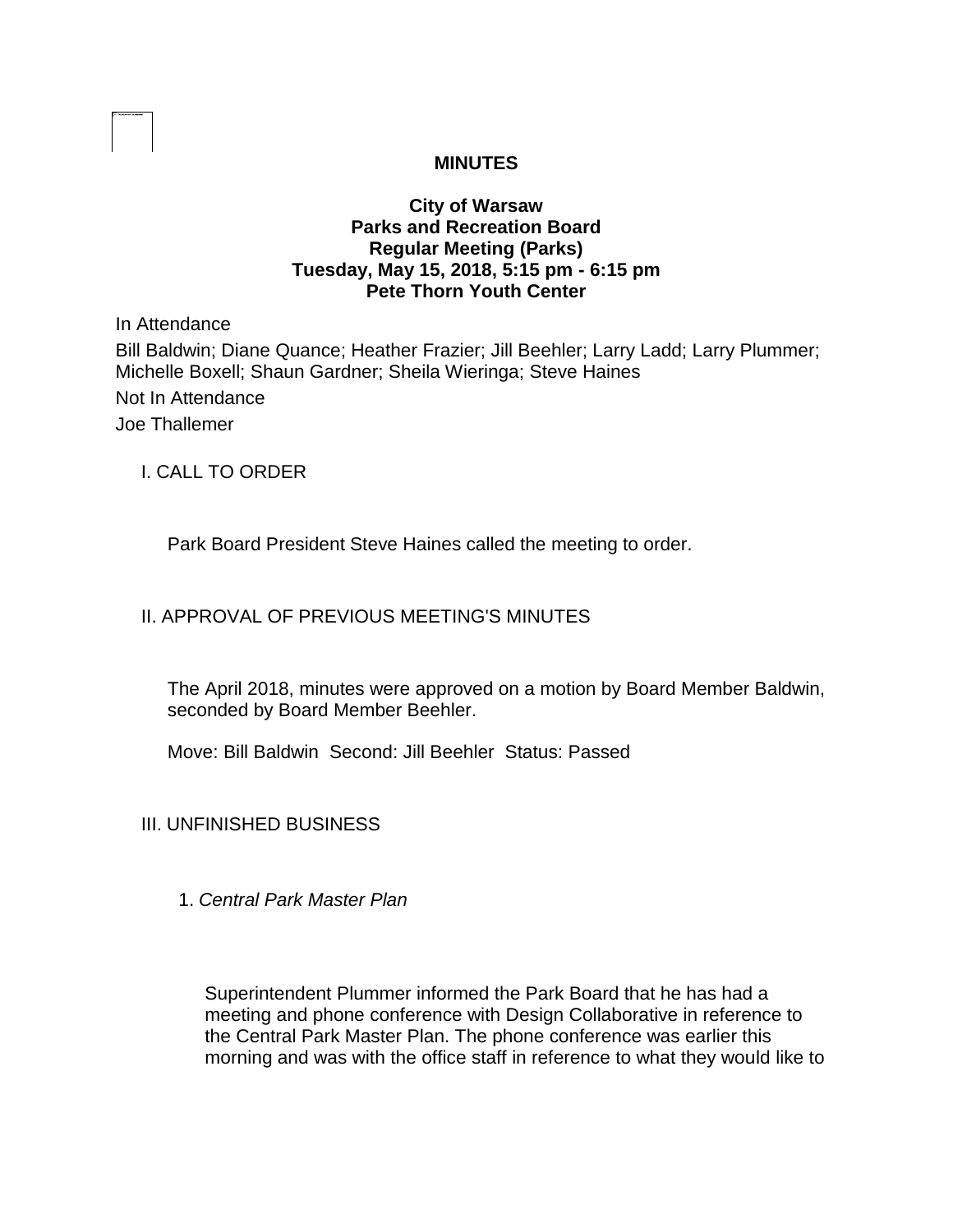see in the office such as the design, rooms, organization and so on. The next step is to have a booth at the Lakes Festival Memorial Day Weekend.

After speaking with Dugan Julian, who is on the Lakes Fest Committee, the Design Collaborative booth will be placed on the "passports" for the festival. These passports are given to the public who then visit the booths on it and receive a stamp for each booth. This will help draw more people for public input to the booth to help plan the Central Park Master Plan. This will take place on May 26, 2018, from 11am-4pm.

### IV. NEW BUSINESS

1. *Willie Chili Dogs*

Willie 103.5 wants to continue using the Central Park West Shelter for their free Willie Chili Dogs event. This will happen one Wednesday per month on the following days from 11am-1pm (or until items are gone): May 16, 2018 June 20, 2018 July 18, 2018 August 15, 2015 September 19, 2018

Again this event is free for the public where they will receive a hotdog cooked by Holy Smokes BBQ, chips or cookie, and a water.

A motion to approve the use of the West Shelter for Willie Chili Dogs was approved by Board Member Boxell, seconded by Board Member Ladd.

Move: Michelle Boxell Second: Larry Ladd Status: Passed

2. *Rotary Park*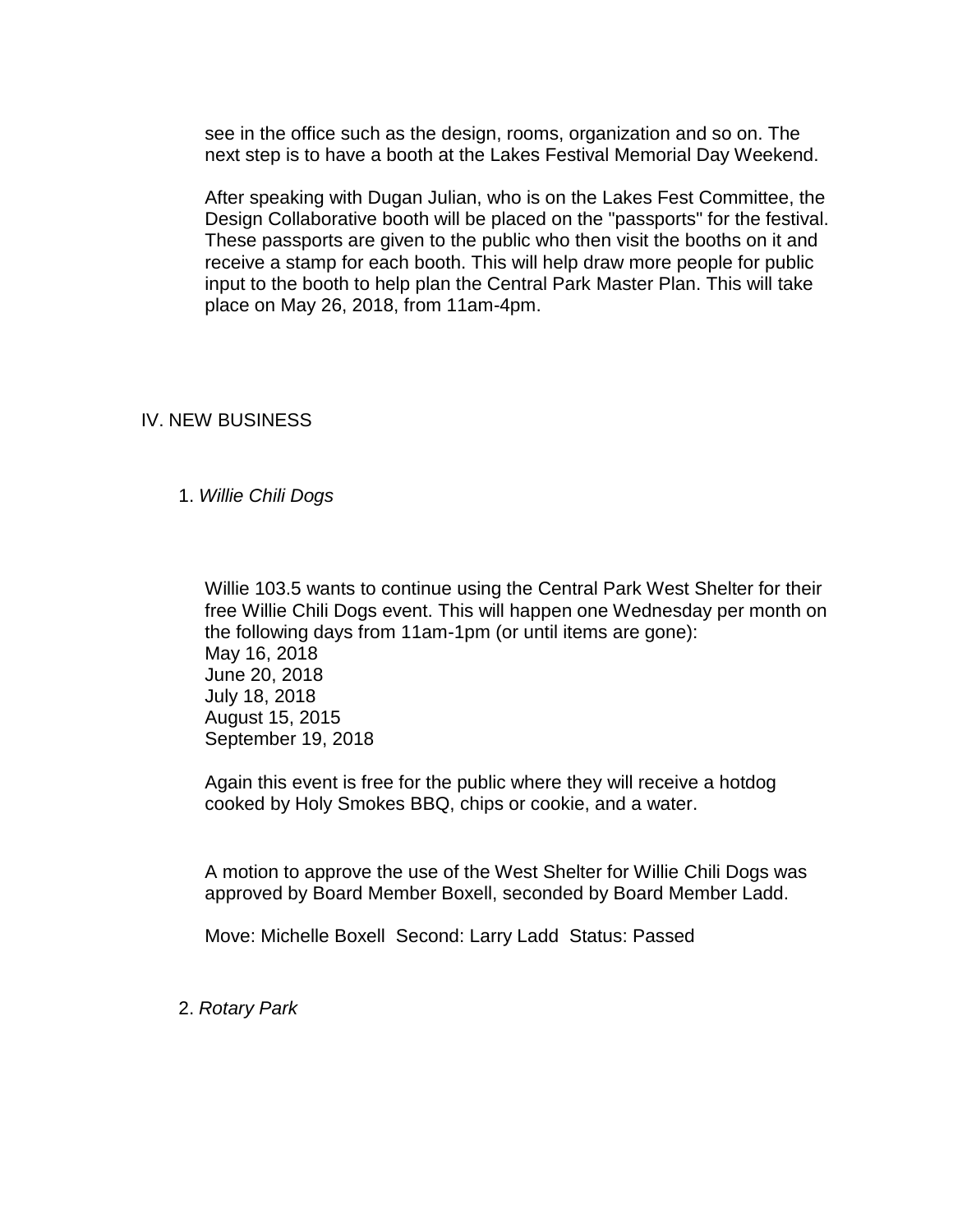Superintendent Plummer updated the Park Board about the progress at Rotary Park. Shelter construction has started; however, due to needing some additional supplies it is a a halt. It is a very sturdy and detailed structure. This project will be ongoing throughout the year. As time allows, the maintenance staff will work on it to complete it.

### 3. Fireman's Fence

The Firemen's Building fence has been replaced by Custom Fencing. The park staff tore most of it down and cleared the area for the new fence. Phend and Brown has also placed an asphalt base on the parking lot of the Firemen's Building and are hoping to put the surface coat on this week, weather permitting.

Phend and Brown also placed an asphalt base down for the basketball court at Richardson-Dubois Park. This will need to cure for about 30-35 days before any sealing work can be done.

#### 4. *Recreation Guide*

Recreation Director Wieringa advised that summer staff has started within the last few days and although her recreation staff positions are filled she is still looking for lifeguards. Due to the current shortage of lifeguards, we have 7 currently and typically have 12-15, the beaches will have the following tentative schedule: both Pike Lake and Center Lake Beaches will be swim at your own risk on Mondays and Tuesdays, lifeguards will be at both beaches Wednesdays through Fridays, and only one beach will have lifeguards on the weekends. If we get more lifeguards, the schedules will change to accommodate.

Wieringa also informed the Board that their are only 10 more days until the first Friday Night Central Park Concert Series first concert, which is in conjunction with the Lakes Festival!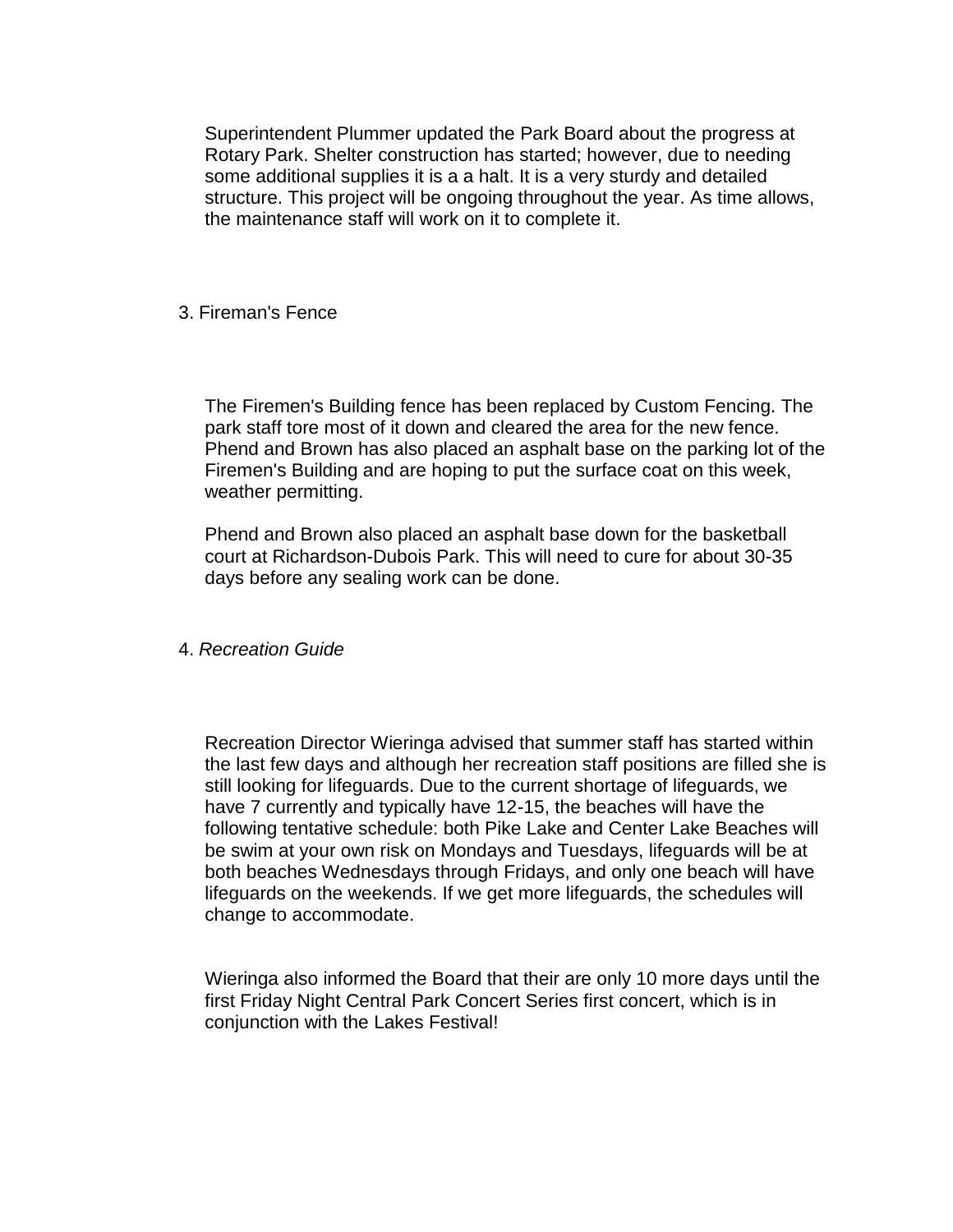#### 5. *Maintenance Report*

Maintenance Director Gardner advised that the new swings around Pike Lake have been installed, downtown flower beds and mulching has been completed, and mowing & maintaining the parks has been in full gear. Shelter rentals along with picnic table and sawhorse rentals have also begun.

Both Gardner and Plummer wanted to take a minute and thank the maintenance staff for their hard work these last few weeks. With being 2 full time people short, the staff has really stepped up and have worked tremendously hard to get accomplished all that they have. Now that summer staff has started and more will be starting here in a week or so, it will help out even more.

# V. OTHER MATTERS TO COME BEFORE THE BOARD

Superintendent Plummer asked the Park Board to move the June meeting to the 2nd Tuesday (12th) so that we can review the budget prior to the due date of June 15, 2018.

VI. MEETING REVIEW

VII. ADJOURNMENT

There being no further matters to come before the Board, the meeting was adjourned.